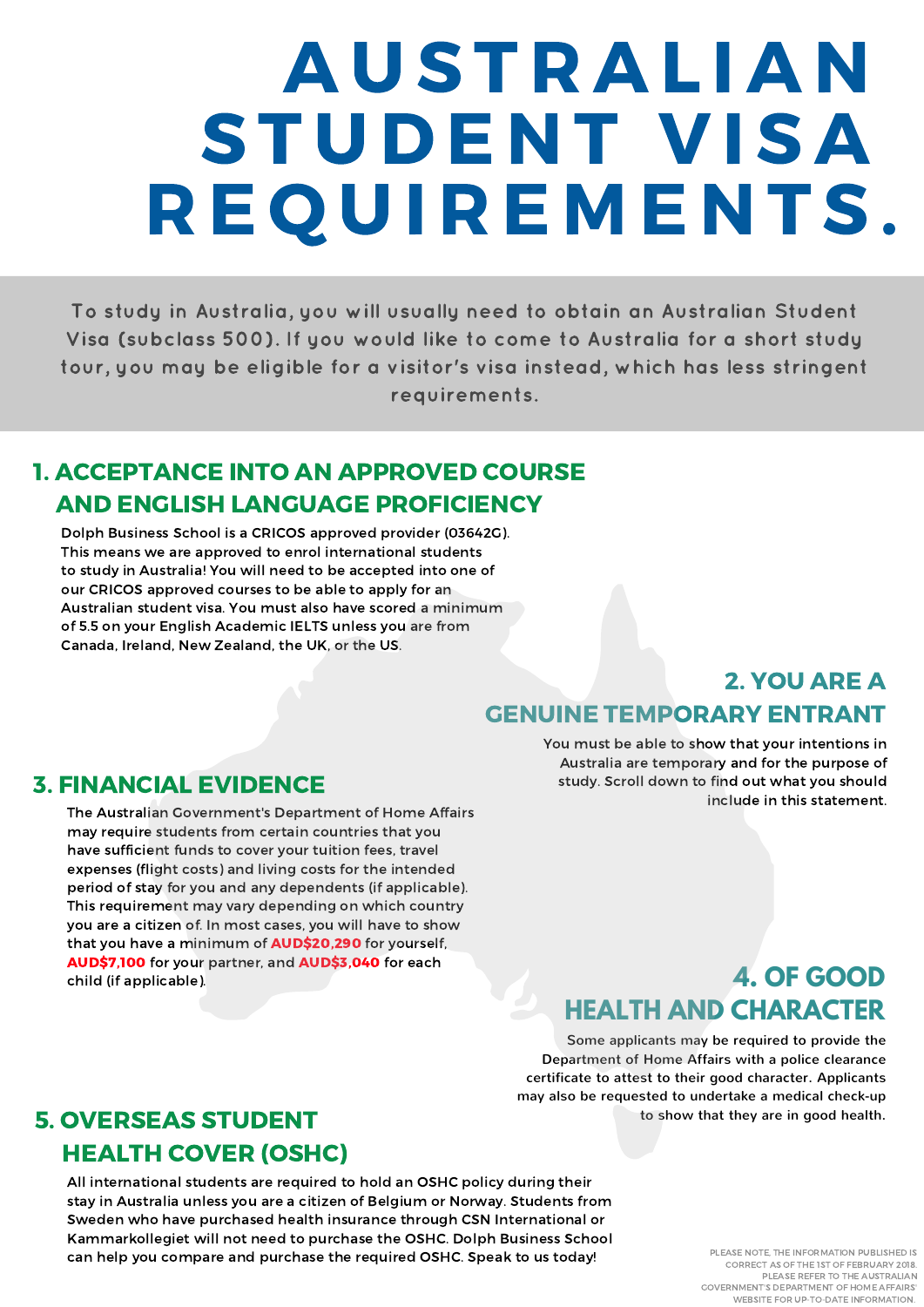# **AU ST RAL IA N ST U D E N T VISA P R E -APPL ICAT I O N P R O CESS**



### COURSE ACCEPTANCE

Apply to undertake a CRICOS approved course. When offered a place, accept the offer and pay your Semester 1 tuition fees.



Purchase your OSHC, provide your policy details to us and pay your fees. We will then issue you with CoE.

**3**

#### COMPILE YOUR DOCS

- CoE
- GTE statement & evidences
- OSHC policy information
- English Language Proficiency test results
- Financial evidence (if required)
- Other relevant evidences

#### APPLY FOR YOUR VISA

The final step is to apply for your visa and pay the visa fees! You can apply through [homeaffairs.gov.au,](https://www.homeaffairs.gov.au/) or through an agent.



NOW, ALL YOU CAN DO WAIT!<br>YOU MAY BE REOUESTED TO PROVIDE FURTHER INFORMATION SUCH AS A POLICE C LEARANCE CERTIFICATE, OR UNDERGO A MEDICAL CHECK-UP.<br>YOU CAN FIND OUT MORE INFORMATION SUCH AS [W](https://www.homeaffairs.gov.au/trav/visa-1/500-)HAT DOCUMENTS ARE R E Q U I R E D , A N D V I S A P R O C E S S I N G T I M E S A T : W W W . H O M E A F F A I R S . G O V . A U